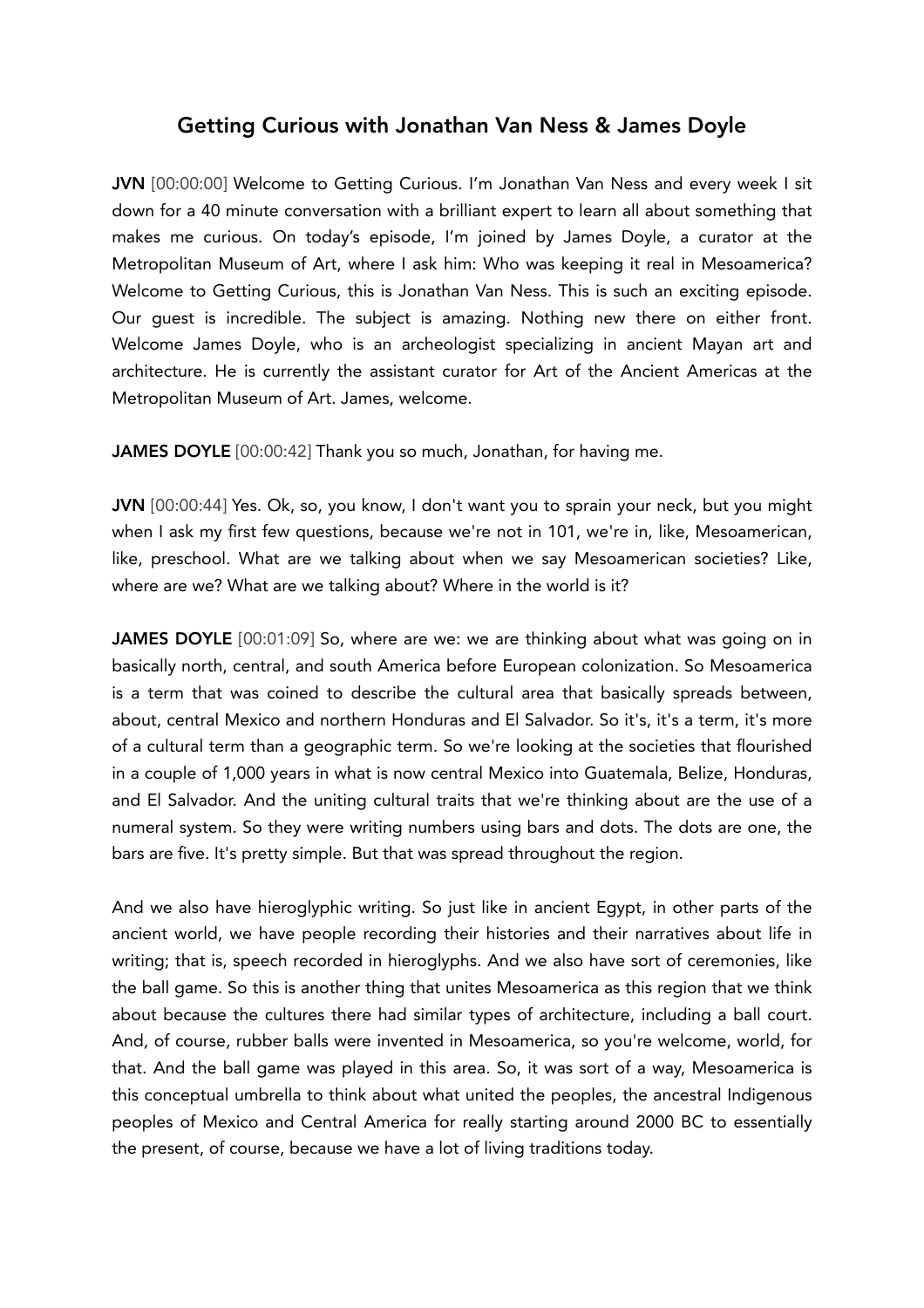JVN [00:03:02] They still exist now, there are thriving Mesoamerican cultures that exist, like, contemporarily, but they started about 2000 BC; is that correct, what I'm hearing you say?

**JAMES DOYLE** [00:03:12] Yeah so that's, yeah, around 2000 BC what we see is people coming together to build things together. And that's, as an archeologist, that's what we can measure, right. So people building community spaces and larger buildings for gatherings, that really happens in the second millennium BC. And really the, the, the things that people may have heard of as far as large pyramids, architecture, civilizations, the sort of peak of construction and textual production was about, I would say, seven or 800 AD, and in parts of Mesoamerica. But, of course, when the Spanish arrived to Mexico in the early 16th century, there were large empires and societies all throughout this region. So it's, it's really what I like about thinking about Mesoamerica is this total parallel story of art and architecture and society and community that was, you know, completely separate from the rest of the world and doing their own thing but united, like I said, by these threads, these cultural threads that make a sort of Mesoamerican identity, in a way.

JVN [00:04:27] Ah, that is amazing. So we learned from Professor Jue Guo about, like, Early China that, like, obviously I struggle with time. So like, what's ancient and then what's, like, pre, what are, like, those definitions again?

**JAMES DOYLE** [00:04:43] Yeah. So we say ancient Americas more broadly, that's generally anything before colonization. And what, what we look at with Mesoamerica between about, you know, one and a 1000, it has been known to researchers as the Classic period because it was sort of compared to classical Mediterranean societies and empires, because you see similar forms of organization of peoples, even though, like I said, it's totally parallel and separate, there are these analogies that can be drawn with some of the societies from the ancient world that people may be more familiar with.

JVN [00:05:25] So just to do, like, a teeny tiny, like, overall overview, and then we are going to hone in on that art, architecture, society and what, like, zero to 1,000 was like, but I literally didn't understand so much of this until, like, right now. So I'm just trying to wrap my non-binary brain around it. So 2000 BC, people start to come together in this Mesoamerican area. We start to build things. It really, like, all out building, building, building around 7 to 800 AD or, like, Common Era, yes. So, and then, and, no one comes there from Europe until the 1500s. For someone from zero to 1000, like, AD or Common Era or whatever, to think that someday this bustling, you know, building city with languages and stuff would ever be, like, massively wiped out wouldn't be something that a lot of those people would have probably saw coming, right?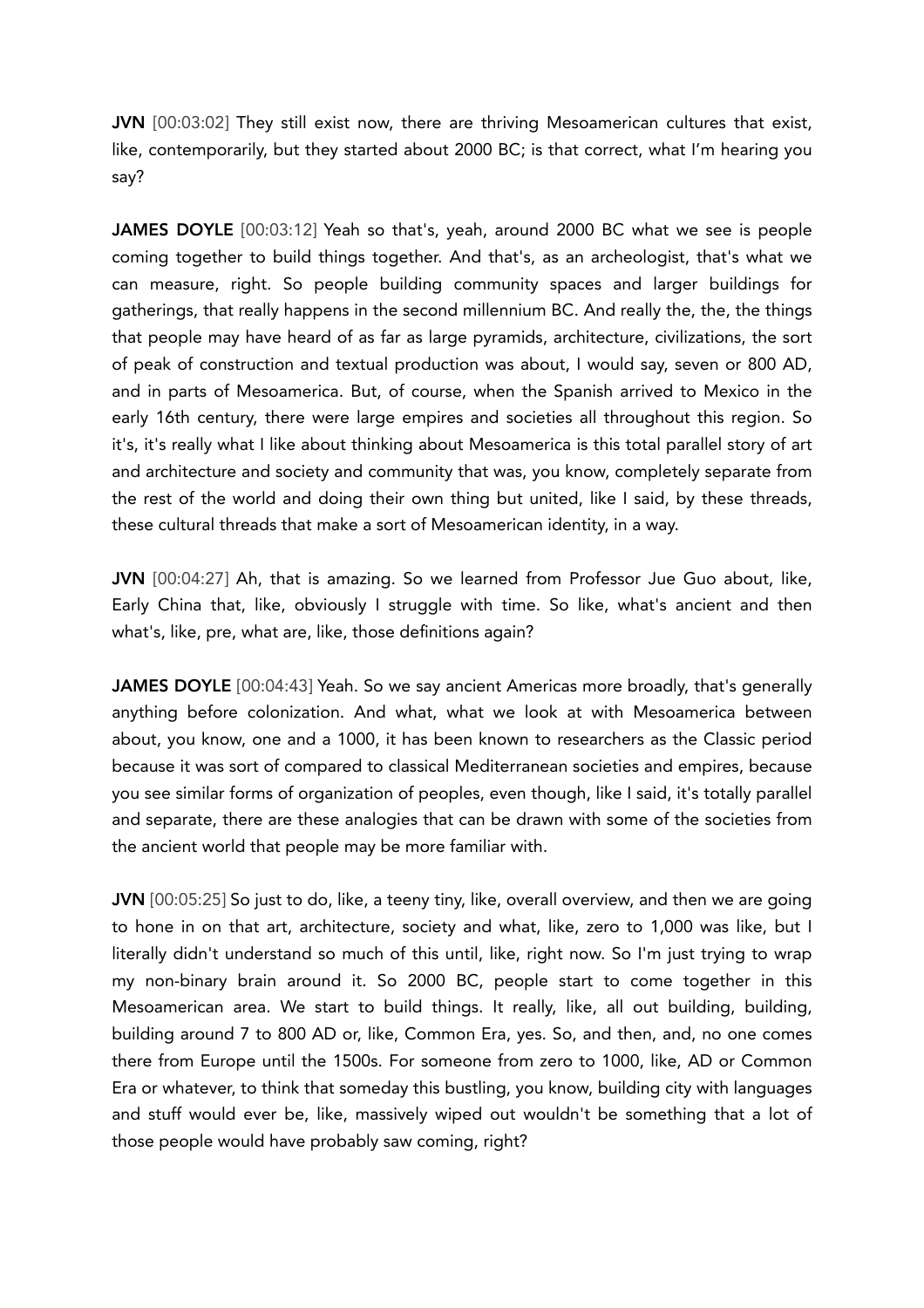JAMES DOYLE [00:06:22] Yeah, it's an interesting question. And, you know, what's, what's fascinating is that with recent advances in archeology, we're able to see that there were these arcs before that had nothing to do with European colonization. So, for example, the city of Teotihuacan, which is a large gridded city with massive pyramids outside of Mexico City today, it, it really was built and it was around, let's say, around the 400s, it was probably one of the largest cities in the world. But by, say, 700 AD it was pretty much abandoned. So we do see that there were these cycles of sort of explosive growth, but then people migrated away. People, you know, for some reason, whatever governance had brought them together was no longer working and people migrated to other parts of Mesoamerica. So even before European colonization, there were very interesting sort of rise and fall cycles for different groups in Mesoamerica.

JVN [00:07:27] That's fascinating. So let's start off at one, because that's a good number, so it's 1 AD. We are in Mesoamerica. Are there, like, several, like, Game of Thrones-y, like, you know, competing factions to, like, build the most gorgeous pyramid? Is everyone kind of friends? Like, who are the players? What's the deal, like, in that time?

JAMES DOYLE [00:07:55] Definitely. We, we see a lot of different types of competing city states. So if you think about, in central Mexico, we have something going on that's much more of an urban feel, there's, it's kind of, it's a central place. But, for example, in the southern part of Mexico, in Oaxaca, we have several different competing city states around 1 AD. And so they're not, there's not really one place that becomes the dominant sort of cool place you want to live. And similarly in the Maya region, which is today sort of the most southern parts of Mexico and Guatemala and Belize, we have royal courts coalescing around these dynasties. I mean, it's very, it's very Game of Thrones because these, these are people claiming divine connections and they are claiming parts of the landscape and claiming sort of subjects really. And they are sort of building up these narratives of why you should believe what they say, right.

And then so, so we see different ways that people were coming together in Mesoamerica. And that's what I love about it, is thinking about there's not one way to look at societies in the Americas because there's-, there was always such a diversity. And, you know, you think about Maya kings and queens, they would have perhaps compared themselves to somebody in Oaxaca, but if they look over at Teotihuacan and it was more of, perhaps it was more of a collective form of governance, you have, like, a council of important families. So there really is kind of these stories we can tease out from the archeological evidence that tell us different things about how people behaved, right. And how, what, what their hopes and dreams were as far as taking over things or really just staking out their claims on the landscape, right.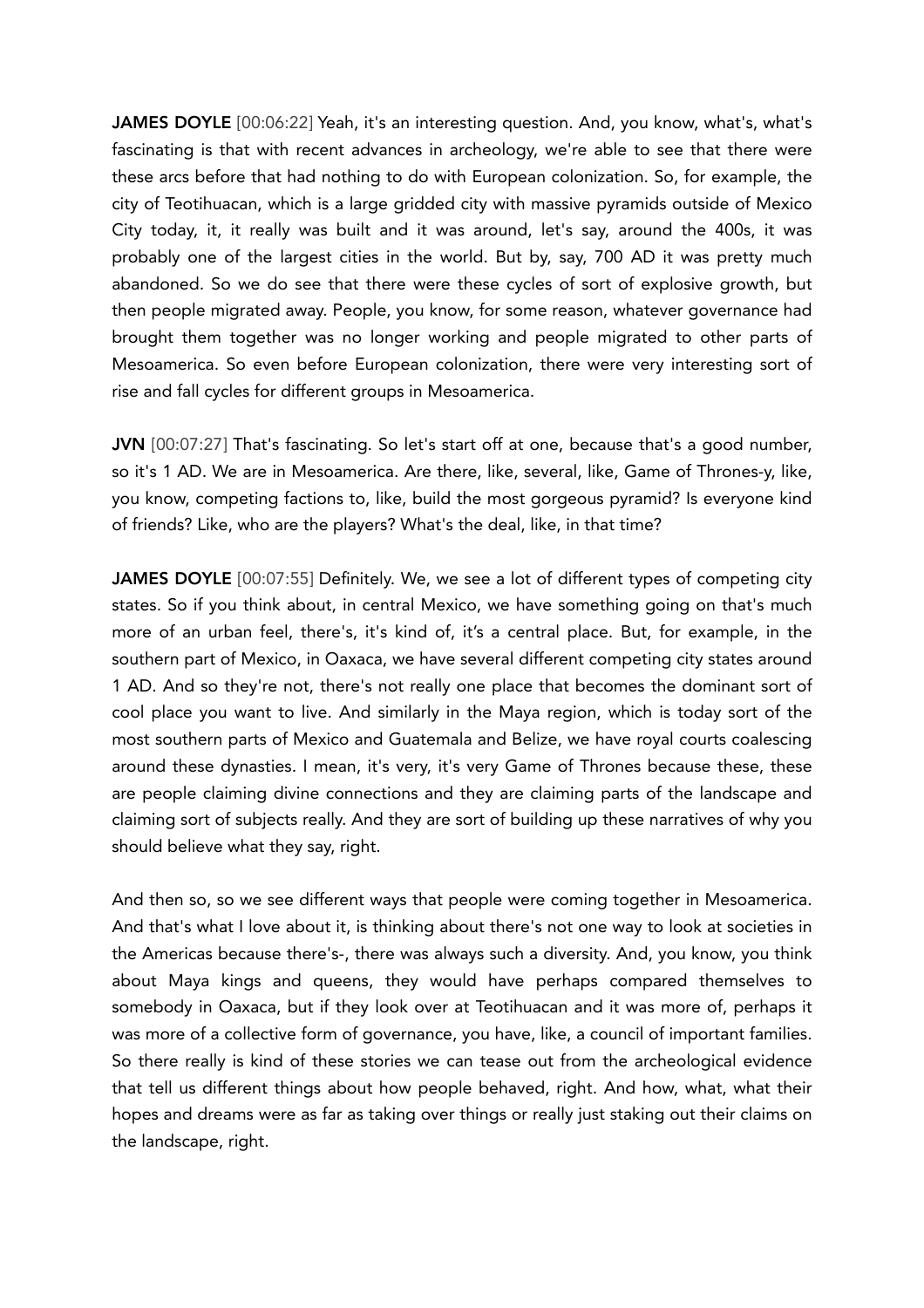JVN [00:10:01] So Teotihuacan and then Maya, and then what's Veracruz?

JAMES DOYLE [00:10:08] So the Gulf Coast of Mexico, there is, again, a great diversity of societies there that sort of didn't really fit into these models that we know. And so we have similar traits like the ball game and things going on but we also see they're developing their own art styles. They're developing their own architecture that is royal and dynastic, but in different ways than we see in other places.

JVN [00:10:35] Ok, so that's the Veracruz area, and then Maya is kind of, like, more south of Mexico. It's, like, Belize, Guatemala, like, southern Mexico.

JAMES DOYLE [00:10:43] Mhmm yeah. And Teotihuacan is right outside, outside of Mexico City, right now.

JVN [00:10:49] Ok. And then really, we're all kind of, like, doing different things simultaneously in different areas, and at this time, like, at one, like, isn't that, like there's other stuff going on all over, which is kind of what you had just said, but this is all kind of like existing in a bubble for this time because it's not dealing with, like, outside influences, which is really cool. But, like, so, like, Rome is kind of going on in Europe, right?

JAMES DOYLE [00:11:17] Yeah, you have, like, Rome, you have the Han dynasty, you have Ptolemaic Egypt. And at the same time you have a similar diversity of societies that have developed in the bubble, as you've said, in isolation.

JVN [00:11:32] Ah, I can't, I'm obsessed. And then do we call their written language hieroglyphics or do they have, like, a cute, like, Mesoamerican-specific name for their written language?

JAMES DOYLE [00:11:42] Well, we yeah, we call them hieroglyphics, and that basically means that you're using pictures for words. And so that's kind of a larger term. We have different writing systems, but they are united in the numbers that I mentioned before. So people across Mesoamerica counted dates in the same way.

JVN [00:11:59] That is so cool. I guess I always thought the hieroglyphics was something that, like, Egyptologists coined. But really it's, like, I was wrong and it really just means using pictures for words. Fascinating. So can you tell me a little bit more about, like, the Game of Thrones-y people going on like around one, and then, like, like, who came out on top? Like, who was, like, it, you know, at 200, like, "Fuck off fuckers, like, we won and no one even knows who you are anymore because we took the crown," like, "We are Mesomerica's next top royal family."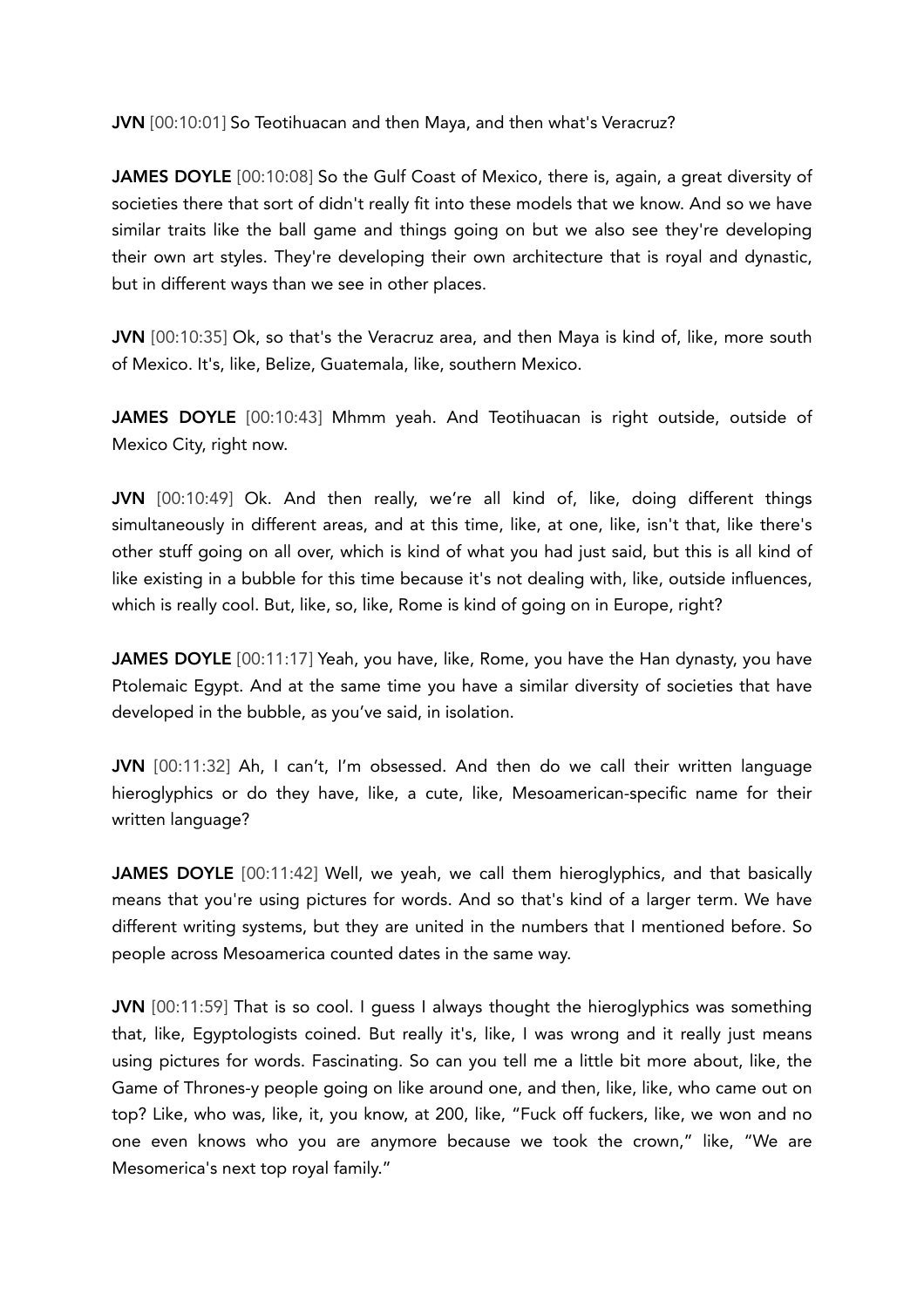JAMES DOYLE [00:12:32] It's a great question. And really there's this long history of interaction between different competing groups that, for example, so among the Maya kingdoms, that's where we have the most information because we have the most text, we have the most hieroglyphic record, right. And you can think about it in a way that's a little bit of propaganda, right. You have here I am, I'm this queen, I actually know her name, Lady Wak Chan Ajaw, the, like we can read her name. So here I am commissioning a sculpture of myself, standing on top of a captive from one of my rival kingdoms that I've already defeated and I'm telling you about that in the text. So we have that type of drama going on in the Maya kingdoms themselves.

So you have marriage alliances, you have warfare, you have diplomatic visits, you have all the things that we think of in these dynastic, really monarchs right. I mean, that's, that's what they're claiming. They're claiming a divine status. And then, so if we think about the interaction within the Maya kingdoms, that's one thing. But then, for example, Teotihuacan, many miles away, it was such an important city that there is a Maya neighborhood, there's a Veracruz neighborhood at Teotihuacan. So it is really, like, the Manhattan of its time. It's drawing people from all over Mesoamerica because they want to be a part of that. And so then you have well, at some point it looks like the people at Teotihuacan and actually this is a very specific year, 378 AD, Common Era.

It seems that people from Teotihuacan march into the Maya area, which they're recording on their monuments. This guy arrived in this day and they, they are having an effect on the politics. They replace a king at a place called Tikal, Guatemala. So somebody from Teotihuacan comes in and basically acts as the king at Tikal and puts a new person on the throne. So it's, it's really, we have this great rich history. We don't really know. I mean, that's, there's new archeology going on all the time in these areas to try and get more of that story, because we, sometimes we only have the texts and what they record. So it's important to back that up with some of the physical evidence from archeology looking at, you know, are there, is there evidence that people, for example, used, brought their own pottery with them or if they're, they're making their own pottery in the way of the local people? So teasing out these stories of conflict and migration and, and interaction are one of the big priorities of archeology in Mesoamerica these days.

JVN [00:15:15] So the most major, like, queen at a time in, like, the Maya region, like, she wouldn't necessarily be, like, running Teotihuacan, but maybe she would have, like, a representative up in the neighborhood up there or whatever?

JAMES DOYLE [00:15:31] Yeah, I think that that's a fair hypothesis because Teotihuacan it's, is a fascinating place because we don't have, we have some hieroglyphs, but they're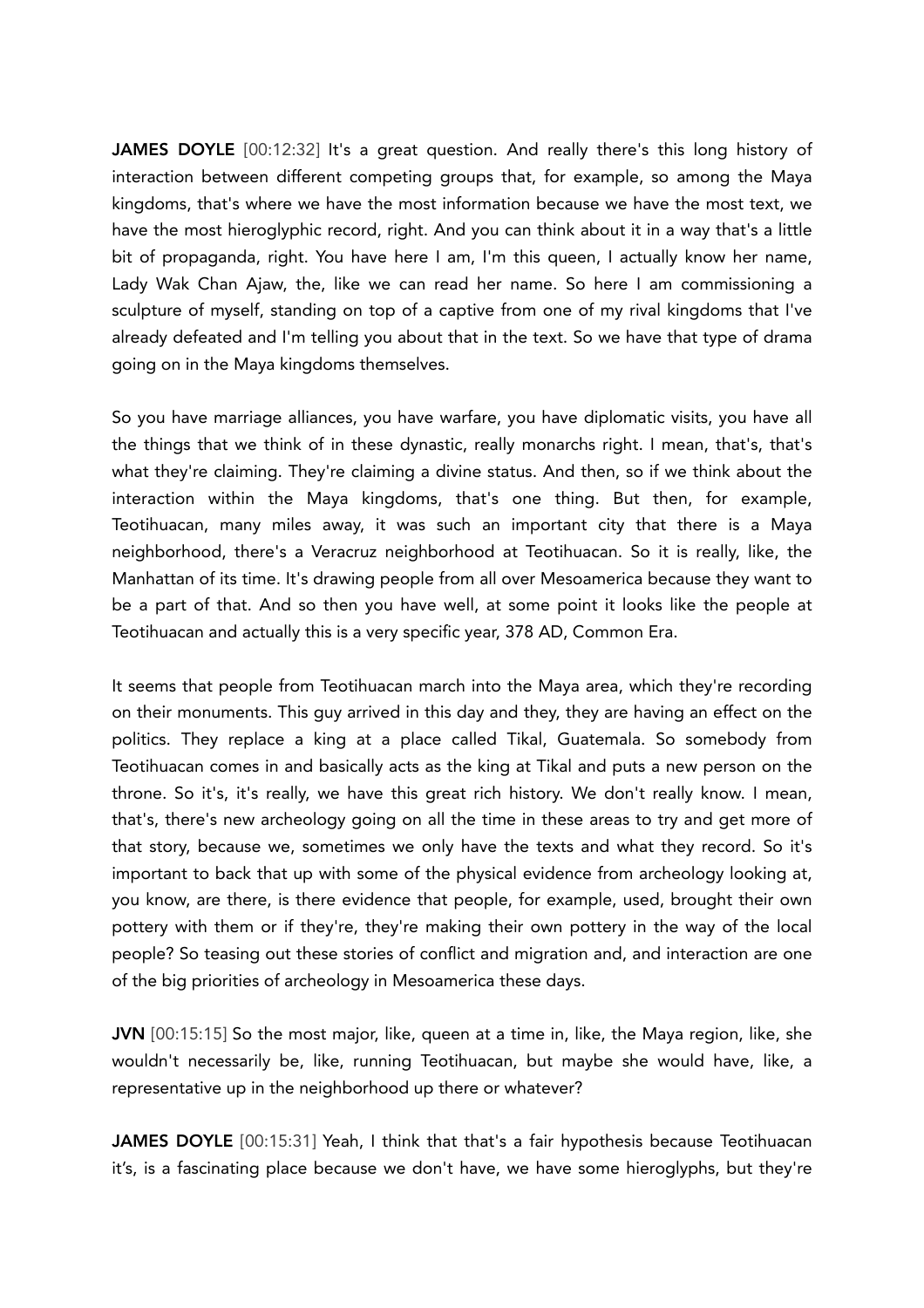not deciphered yet. And so we get a sense that there is a, an intense top-down leadership of the government there. But we don't know if it was one person, for example, like, was there a king of Teotihuacan; there's not that evidence. So it looks like maybe these are important families kind of ruling together or, but I think, you know, people are leaning towards more there might have been one central person at Teotihuacan, but like you said, the people in the Maya area, they weren't subjects of Teotihuacan, they would be interacting and trading and they would send emissaries or diplomats, just like you would think of in other places. So they would, they want, they want in on the action, but it's not necessarily a top-down sort of domination type of relationship.

JVN [00:16:28] So in 378, was it that, like, someone in Teot-, like, I'm still trying to wrap my head around that story. So basically, like there is a different city, which was called… Tikal? Tikal. And, so what happened again?

JAMES DOYLE [00:16:46] So at Tikal, they, the people record in the text that somebody from Teotihuacan came to the center of Tikal, and on that day that he arrived the current king died. So the assumption is that there was something sinister going on. And there was a new king that was probably related to this Teotihuacan person put on the throne there. So it really was about exerting this outside political control over a place that was very far away. And there are several possibilities, like maybe Tikal was getting too grand, you know, and maybe they were, in the eyes of these Teotihuacan people, they needed to be sort of brought under some sort of control. These are the types of arguments that people are trying to address with archeology these days, both at Tikal and at Teotihuacan. So there are great Mexican and Guatemalan projects right now working on these questions.

JVN [00:17:48] So it's, like, as far as governments of this era, it's, like, there was some, you know, more dynasty, some were more, like, tribunal, we don't exactly know everything. But what were some of the, like, economic and, like, cultural differences between these Mesoamerican areas?

JAMES DOYLE [00:18:03] Great question. We, we know that there were a lot of different languages spoken. So you can imagine that it was a very multilingual place and you would have had people that traded over long distances that probably spoke many languages. And so if we think about what are they trading, right. So we, we know that they're trading things like obsidian. So the volcanic glass, you would actually need that at a very basic level to cut things because we don't have metal knives. We're, we're, we're using obsidian that come from volcanic sources to create blades. They're very, very sharp, sort of small blades, but you're, that's what you're using to cut in addition to other stone tools. Jade is another thing that was very important as a commodity in ancient Mesoamerica. And so you may be more familiar with jades from, say, East Asia or other places in the ancient world.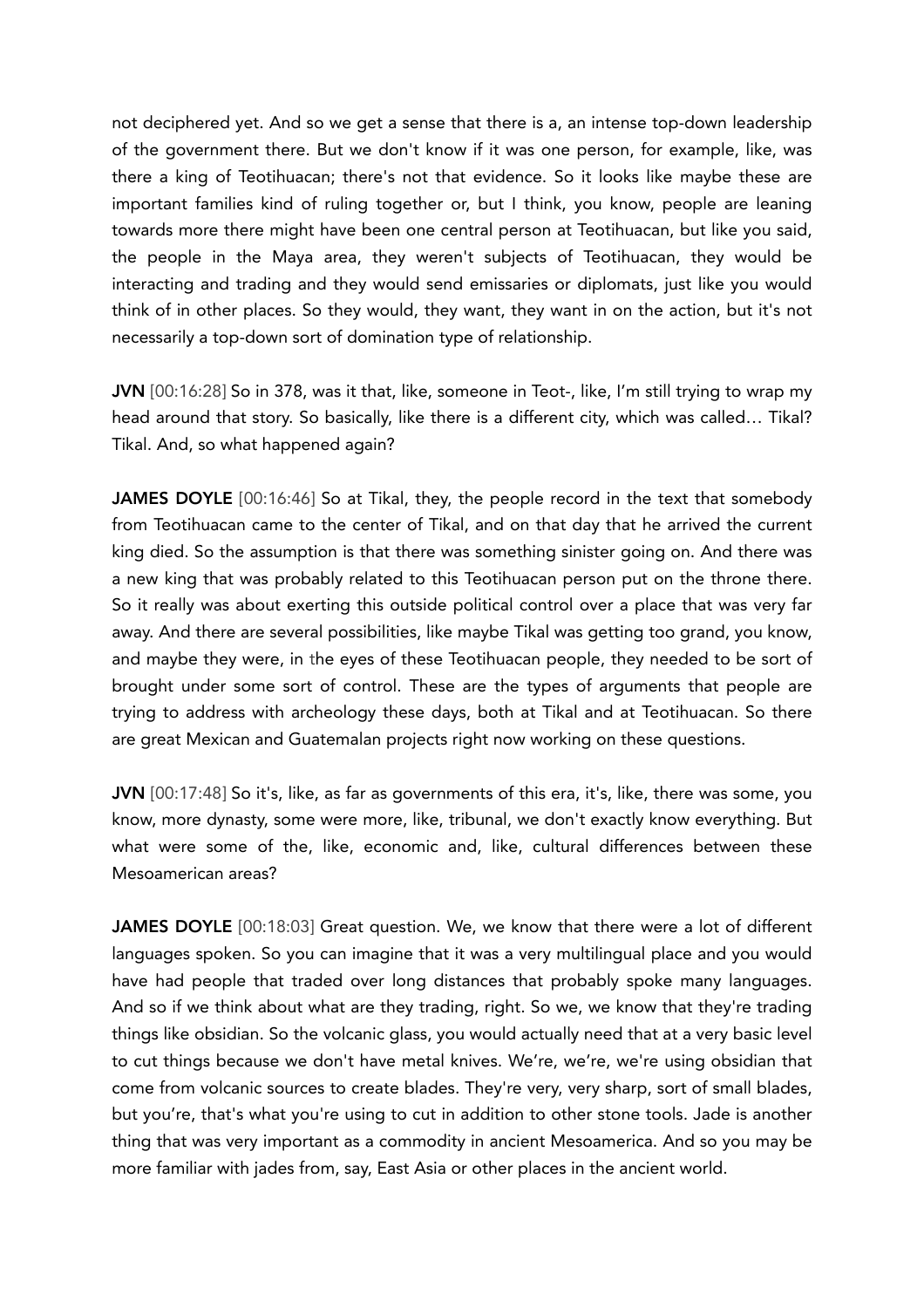JVN [00:19:56] I'm familiar with jade rolling, just, you know, rolling it on my face.

JAMES DOYLE [00:19:02] Well, you should get some Mesoamerican jade 'cause that's, that's high quality. There's a source in Guatemala for jadeite, which is the really green, beautiful stone, and it was valued early on as a luxury good. It really is something that is, that was created and they would make regalia out of it, pendants and beads. And the bluegreen color was important too, because it's not just a precious, valuable material, it's about the symbolism too, because jade for the ancient Mesoamericans peoples was about agricultural fertility. It's the blue-green color of water. So it's about that type of connection to the landscape.

And then you, wearing that, are claiming that connection to maize, for example, because the jade sprouts are the blue-green sprouts coming out of the corn. So there, there are these layers of metaphors for what they're trading around as far as jade. And we just see feathers as well, that, these are the kind of ephemeral things that we only get glimpses of but we have to, we know that people were trading tropical bird feathers over long distances as, as commodities, because if you want, if you want a fancy headdress with quetzal feathers or a macaw feathers, they don't live near Teotihuacan. So you need to get, you need to get on that so you can get your feathers imported. And we also know that marine shell, equally, was traded over long distances. So, you know the beautiful sort of, like, corally-colored Spondylus shell, that's this orangey, deep red.

That was another very important material for peoples in Mesoamerica to make into things that they would wear and project that access to wealth and project the connections and how important you were being able to have those, those raw materials and make them into things. So we also probably think they were trading chocolate. So you can only grow cacao in certain areas because of the way the trees behave. But it was a very important ritual drink. And so the cacao beans were being traded over long distances so that the, those are all really uniting peoples in Mesoamerica, because they're all these valuable materials for different societies, which I think I like to think of it as kind of a translingual way of connecting the peoples. Because if you, say you're the, you're the king of Teotihuacan, you show up in the Maya area, you're wearing jade, you're wearing shell, so I, as somebody who lives in Tikal knows, "That's an important person," right. So it's, it's a way of projecting your importance across cultures really in Mesoamerica.

JVN [00:21:45] I think one thing that has really stuck with me from what Jue Guo told me is, like, you know, often history is written by the winners. And so we don't know a lot of times in, like, ancient and, like, early times like, well, what was it like if you were just like an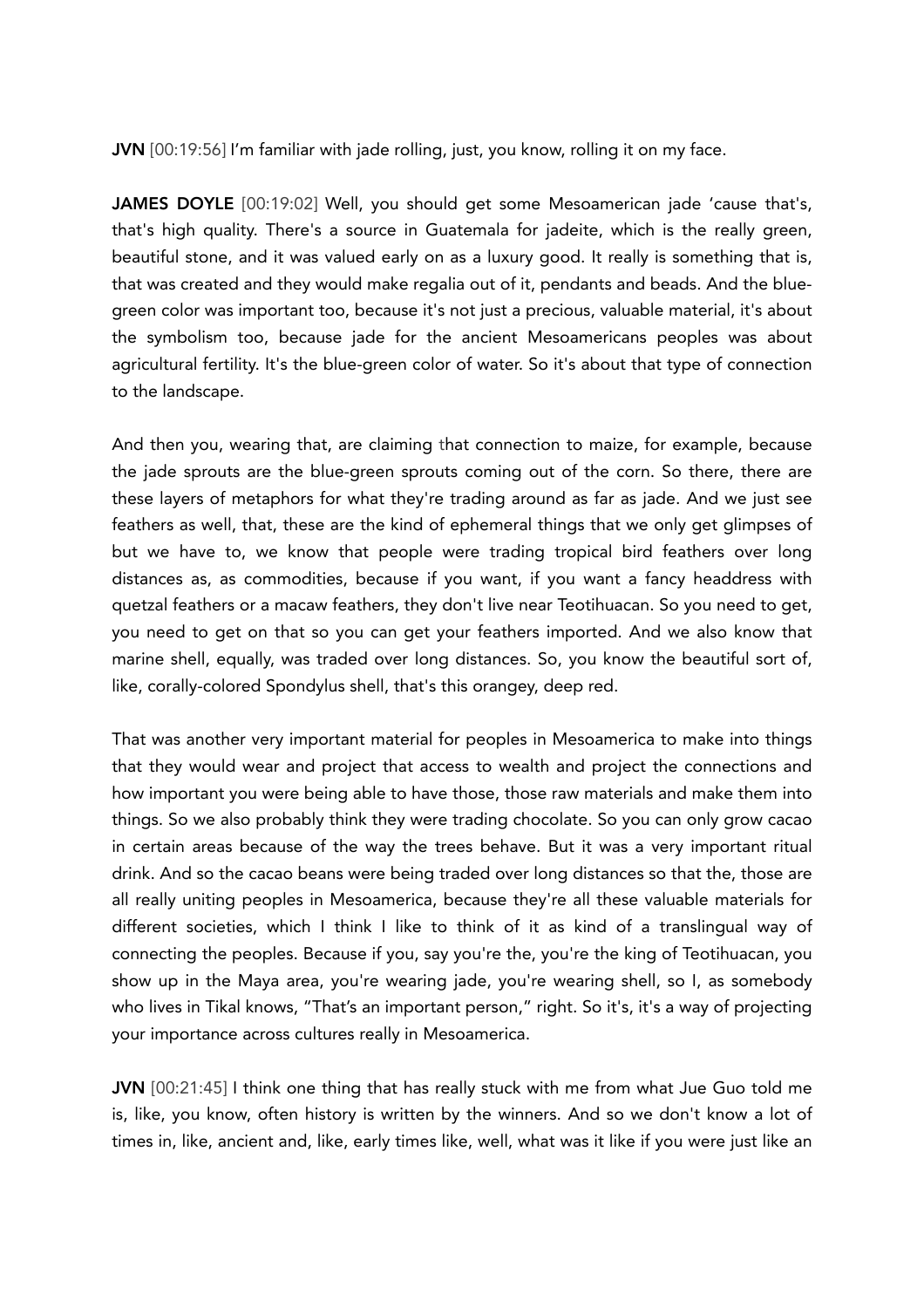everyday person? What if you weren't a king or queen? What if you couldn't afford the shells? What if you didn't have obsidian in your backyard?

JAMES DOYLE [00:22:03] What are the sort of regular people doing, right. If you're not in one of these dynasties, if you're not in one of these, sort of what we can say is, like, a wealthy or a higher status household, what are you doing? And what's interesting is the basic, so if you imagine a very basic maize farm in 400 AD in the Maya area, you would have a house and it was, it was organized in a way that was not dissimilar to the palace. So you have the foundational concepts, for example, of the four directions and the center, because the sort of layout of the universe for a Maya person that's living in a small, you know, wooden structure is the same that we see in the monumental architecture. So it's, the kings and queens are really co-opting these ideas and building them at a monumental scale but there was that basic connection with the people who were just farmers, just everyday farmers.

So some, some recent archeology has been addressing: What are the people doing outside the cities? What, what is the relationship between commoners, what we can think of as sort of common folk, and these people who are, like you said, writing their own histories? So I think the important thing to think of is that they're, they're, everything was based around maize agriculture. So you have the most humble farmers have the same cycles of planting and harvesting, and they are thinking about the calendar and the solar year, in the same way that the kings and queens are doing it with this sort of mythological gloss, if you want to say. So there is that sort of basic understanding because they're farming the same things. So even if you don't have access to fancy stuff, you can still, you have that connection of, "We are maize farming peoples," right.

JVN [00:23:59] If I was, like, not from an important family and I was in Teotihuacan, like, and I was myself, so, like, I'm non-binary, I, you know, I'm really wanting to just, like, wear floaty stuff. I want to, like, dress, I'm feeling floaty and feeling texture, but I also want to suck dick. So what about that. Like, is there gay stuff? Is there non-binary stuff for people that are kings and queens and stuff? Like, how would I have fared, is what I'm trying to say? Like, wanna go to the gay bar, wanting to also be living my gender identity truth, like, is that on anyone's mind, like, back then, you know?

JAMES DOYLE [00:24:37] So about gender, right, and thinking about how do we not project Western ideas of gender on to the archeological past because that's, the, it's a real question, right. Because how would we know? Around 200 AD in Oaxaca what people thought about men and women and non-binary and all of these questions. So what we, what do we have evidence for? So we know that, for example, in the Mayan hieroglyphs, there are very specific markers for female rulers. And so they have an actual prefix that is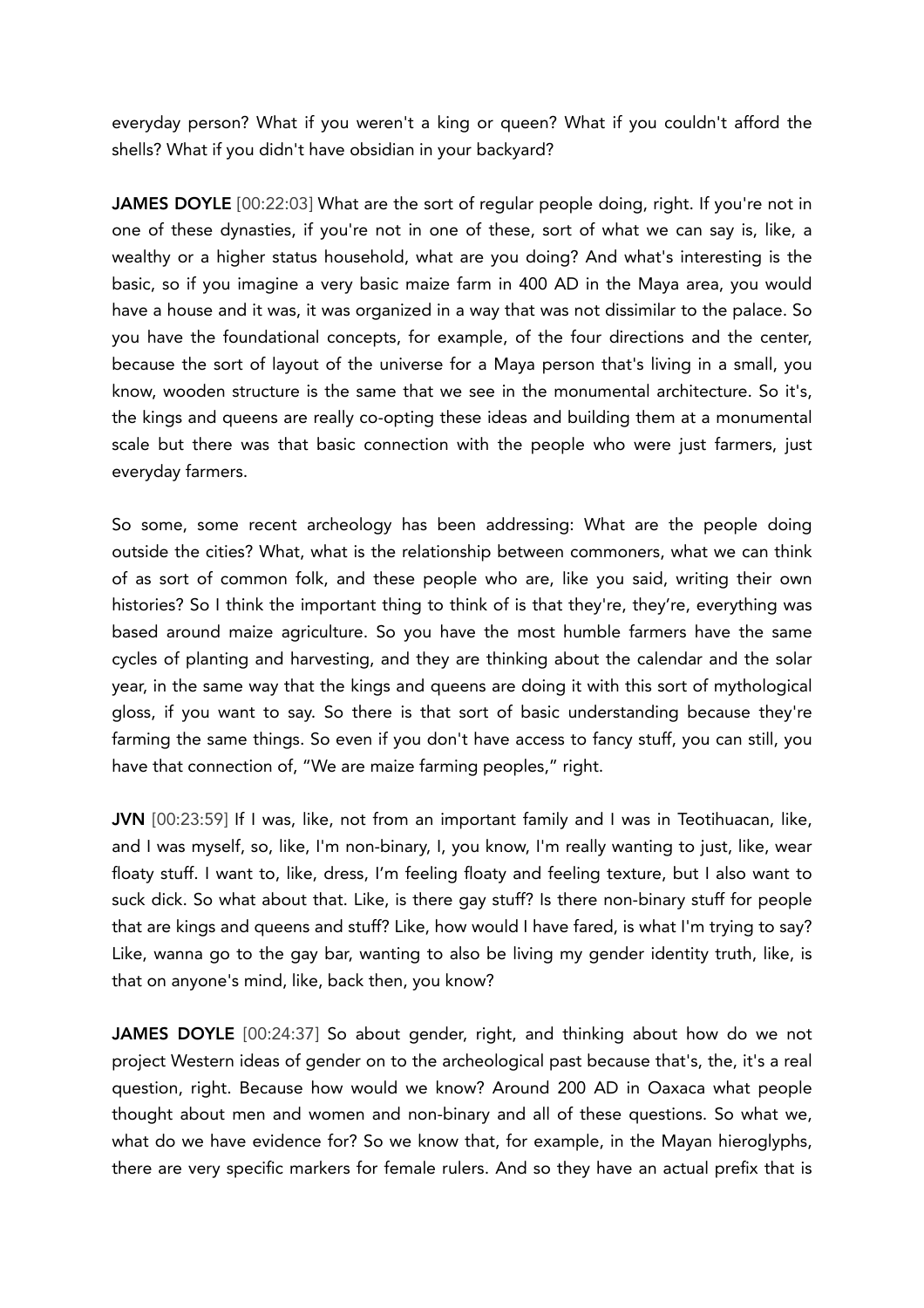about their feminine identity. And it's clear because they also said, "This is the mother of so-and-so," so it's, you can sort of trace the genealogy in that way. But, what's fascinating is that the, so remember the badass queen that I spoke to you before about is standing on top of a captive. That's a, that's a monument that's fascinating because that's, she's clearly depicting herself in a sort of typically male representation. And so we see that the men and women of Maya royal courts are, there's no sort of male dress and female dress. So we have to imagine that there was a very different understanding of male and female.

JVN [00:26:04] I've got to stick on that point one second! There's *no* difference in dress? Like, the outfit evidence is the same for men and women, like, so boys got to wear, like, gorgeous skirts and, like, headdresses, and, like, really ornamental, like, necklaces and stuff?

JAMES DOYLE [00:26:20] So here is what I propose. I'm gonna take you to Copán, Honduras, because this is a fascinating Maya site and the monuments were made out of a volcanic stone, so they preserved really well. And we see kings in full skirts, full headdresses, and we also see queens wearing the same thing. So, and you think about the, like I said, these materials, the value, they are used in similar ways to adorn the body with males and females. Now there are certain things that don't cross over, like you would see a male in a loincloth and you would not see a female in a loincloth. But if, if, you know, king so-and-so is in a ceremony, they could be in full, like, knee-length or even, like, longer skirt that's made of beads of jade.

So there have been some very interesting investigations into these images because what are we looking at you know, is it a male sort of co-opting the sort of female power? Because this is a more traditional thing that a female would be wearing in the imagery. Or is it just a dif-, we're not able to access that? You know somebody who was a viewer at the time would get it. But we have to sort of check, we have to check our assumptions at the door to say this is different. And so what we, what we do have is that when the Spanish colonizers arrived, we know, and even into the colonial period and into today, we have different ideas and different words to describe gender in these Indigenous languages.

So there is, there is, there's a lot of great anthropology and linguistics having been done about what if, what if we can think about there was an Americas totally separate story here and we have different ideas and there, for example, in some languages, there's an ancestral concept of a mother-father or a grandmother-grandfather. And it's, it's one person embodying both of those ancestral forces, but it's not necessarily male or female, do you know what I mean? So I think, what I love about Mesoamerican art and writing is we can, we have these great case studies for, we have to think differently. You know, we, we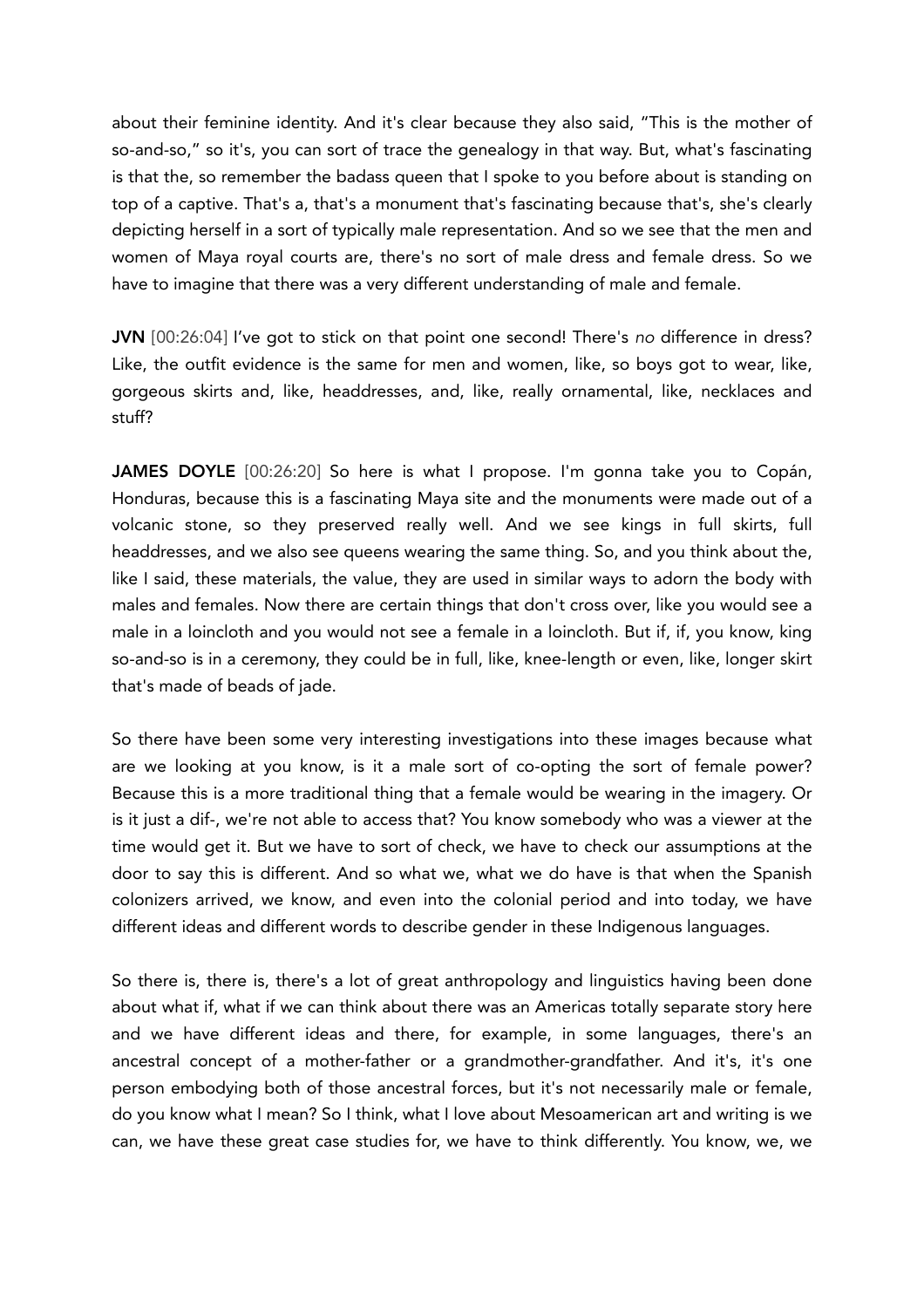have to, we can't take what we learned in elementary school and just apply it to these cultures because they were doing their own thing.

So we have to, you kind of respect the Indigenous creation of the systems that we don't necessarily have access to. If you showed up at Teotihuacan and you wanted to do your thing and wear skirts and just, you know, dance and sing, I think it would be welcomed. I mean we see that ceremony was such an important thing that I don't think that there would have been defined roles for men or women. And we don't necessarily have that evidence. And we see very powerful images of more female deities at Teotihuacan, but they've got claws, they are, you know, they're sacrificing things. So you can't associate one, one-onone with things because we just, it's a different story.

JVN [00:29:43] Well, I love that, and I think it really drives home the point that our modern understanding of the gender binary is modern and it's not the way that it has always been and that there has been lots of different ways that lots of different cultures have approached the idea of male and female or even differentiating them at all. Do we see evidence of homosexual behavior happening honey, we always, on an ancient episode of Getting Curious we have to ask. We live for gay stuff. We love homosexual stuff. We love it. Past, present, future. Is there any gorgeous deities of just, like, really Tom of Finland on Mesoamerican, like, just two guys just really, like, together or not as much?

JAMES DOYLE [00:30:25] What's, it's an interesting question. We see a lot of, so for, I'll stick with the ancient Maya because we have the most information about them from the text. We see a lot of, I'll say homo-social activity. So we see you know, you see that there is this idea that young men need, need to be grouped together and princes would sort of be in the same space. And so, and this is, you know there's a work, there are a lot of great scholars that work on this out there in the Maya area. And, you think about, well, there is, there are rare depictions of homosexual activity in Maya art, but they're, they're kind of restricted to very intimate spaces. So one of the, the best examples, actually, it was a beautiful sort of almost graffito that was in a cave. So you think about, you have to go into these marginal or liminal spaces to, um, represent these acts that weren't sort of in the main architectural program, right.

But we do see there must have been the concept of, like, a young men's house. And we know about this from other cultures around the world where there's something and this is, my graduate advisor wrote about this so I think about it a lot because there's something unpredictable about teenage men and so you have to kind of corral them. And then of course there's exploration. And, so there are there are some rare instances in which homosexual activity between males is represented. Off the top of my head, I can't really think about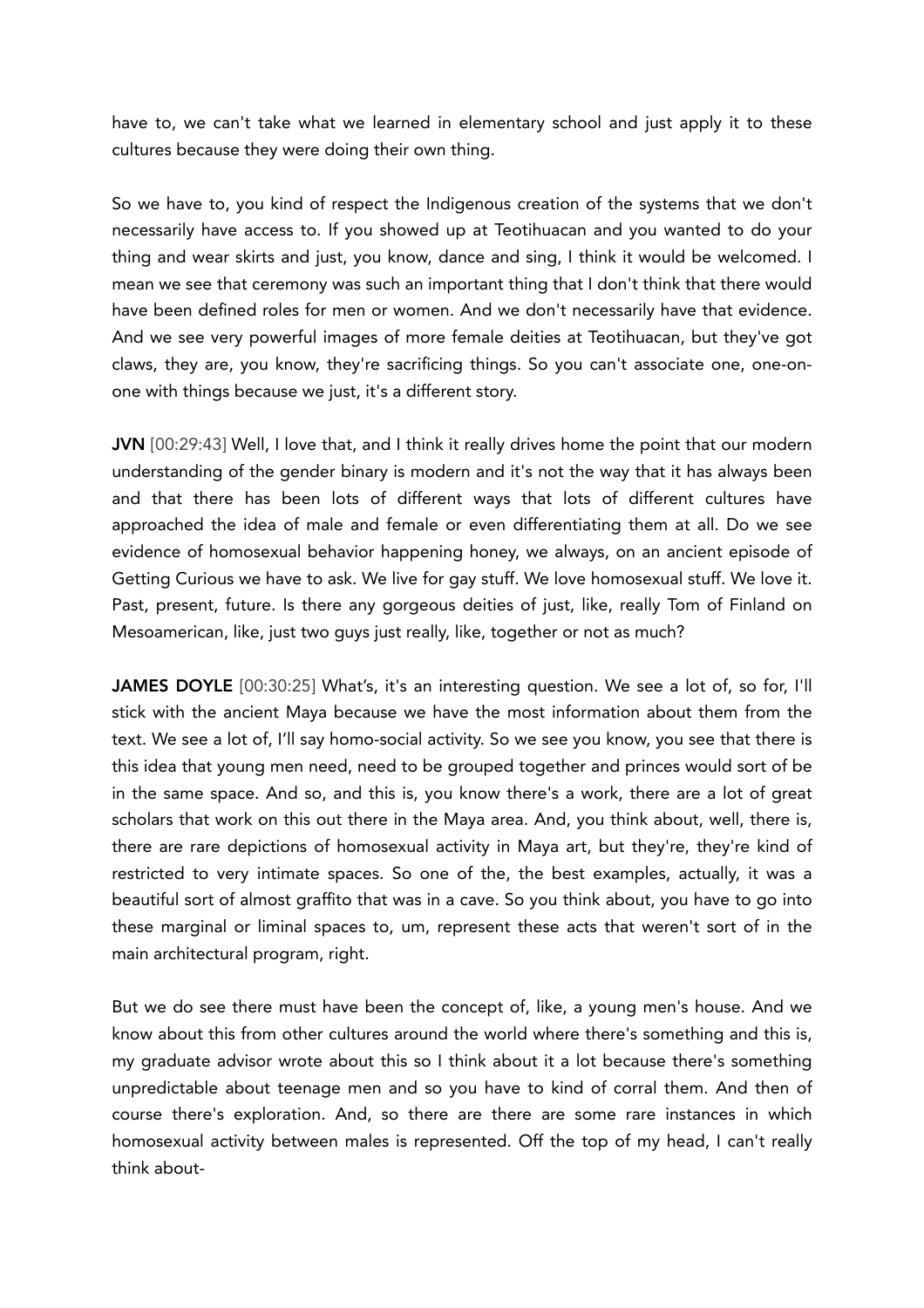JVN [00:32:07] I just I want more lesbians, like, give me that juicy lesbian ancient, not you, just like and like any archaeologists out there. Let's find that good old cave lesbian soft core story, like, I just, we all need it.

JAMES DOYLE [00:32:24] We need that period drama, you know.

JVN [00:32:28] Yes. And I love that we have a, like, a little bit of, like, a 'Brokeback Mountain', like on, you know, like, seven to 800 AD, and I, and it's interesting that it's, like, it wasn't in the main textbook but if you go into some, like, you know, find some people's houses, they might be talking about it, which is adorable queer history through, like, the classic era, which I'm obsessed with. I can't even stand it. Ok, so what about bilingual people? Do we know about people who, like, you know, if there was different languages, like, which then made me think about jobs. What were the different jobs that people would have?

JAMES DOYLE [00:33:06] That's a great question. And there were definitely bilingual people. And even within, for example, the Maya kingdoms, there was probably, like, a prestige language. So you think about like, like, a Latin, and then you have French and Italian and Spanish and Romanian, you know, that are spoken in different regions. So there was this sense that there may have been a *lingua franca* for people at a certain elite level. But, you know, like I said, there was a lot of long distance trade going on. So we know that those people and that were the intermediaries would have spoken a Mayan language here and then they could speak what the Teotihuacan people were speaking as well, because you have to have that communication. So definitely people were trading.

And we know that when the Spanish invaders arrived, they were successful because they, you know, basically captured people that could speak multiple languages, that-, the most famous of which is known as Malinche, who was a woman from the Gulf Coast, right, that we mentioned before. And she could speak Mayan languages as well as Nahuatl, which was the language that was the Aztec empire imperial language. So these sort of mediators would have been bilingual for sure. And thinking about people's jobs, you know, this is a great question because there's, again, just like concepts of gender, we don't want to project our concepts of economics, right, to a system that was developed in a, in a totally different context. So we do see what we think of as markets, right. So we see people specializing in things and trading in things.

But was it, like money, you know, it's hard to say. And in different places it seems like there were different economic systems in place. But, for example, there, in the 2000s, there was this spectacular set of murals found. This is, again, around 700 the site is Calakmul, Mexico,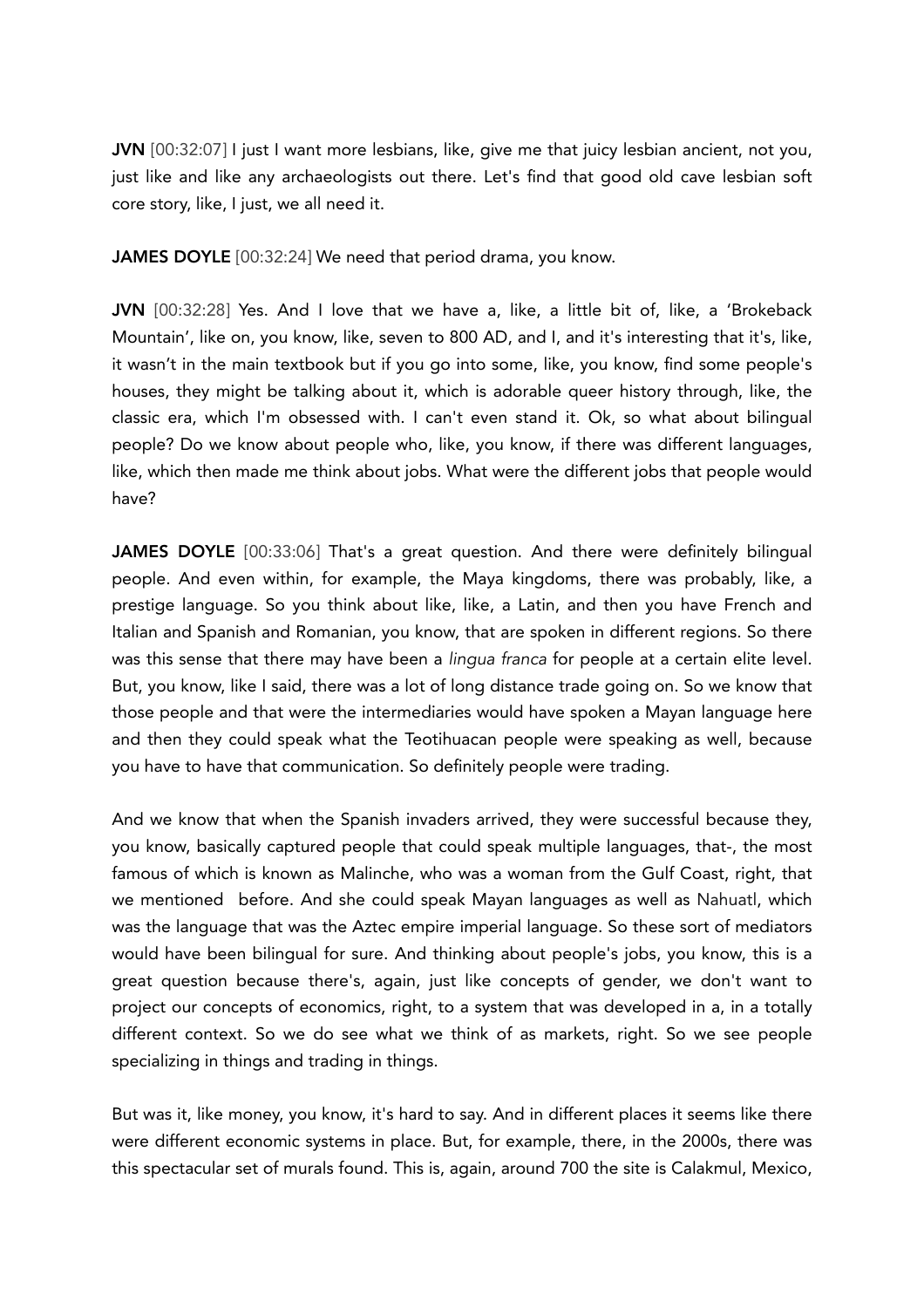the arch rival of Tikal that I mentioned before in our Game of Thrones storyline and at Calakmul, there were these murals that showed people in a market and it would be this beautiful portrait of a lady, she's got her little traveling hat on because we all need to take care of our SPF, right, and she was the vendor of salt, for example. And it says the title of the hieroglyphs says 'she of the salt.' and then she has a counterpart on another part of the mural, that, this is the lady who vends ceramic vessels.

She's got a basket full of pottery and she's the woman of the ceramic vessels. And we see a woman that does just maize atole. It's like, it's like a, I don't know how to say, it's like a soup, you know, thinking about like a hearty, hot meal made out of maize. There she is, and she's got her product there. So we do know that there were specializations of people. But, was that, did I come to the atole lady and give her cacao beans like I would give money today? I don't know, you know, or did I trade her obsidian blades, you know, was, what was the day-to-day economy, like? We're still teasing that out.

JVN [00:36:13] So we don't know if there is a currency versus, like, a bartering thing?

JAMES DOYLE [00:36:17] Exactly. Some people have arqued that shell beads would have been currency as long as, you know, as well as cacao beans, but it's not that clear. And we know that when the Aztec Empire was sort of all over the place, right before the Spanish invaded, they were trading things like obsidian and shell and cacao. So that's why we're trying to sort of bring those concepts into more ancient societies, like, the, the Maya or Teotihuacan.

JVN [00:36:45] What about hairdressers? Do we see any barbers? Do we see any hairdressers, massage therapists, makeup artists?

JAMES DOYLE [00:36:52] Let's, I would say, I would put them into category-, we know that there was a very special role of, like, a healer. So thinking about wellness, you would have somebody that was kind of-, that had played a sort of spiritual role, but also very, very much about curing illnesses or, you know, doing propitious things to generate favorable er agriculture or, you know, these types of things. So I don't, you know, certainly we have great portraits of people and you definitely would have had some pretty spectacular hairdressers, especially for the classic Maya men and women, because they have some great, we've got some cool stepped bangs going on, we've got lots of high ponies.

There's a lot of, there's a lot of great hairstyles in the classic Maya art. So we know that there would have been people that specialized in that. And we also know that body ornamentation was, you know, and maybe even tattoos or scarification, so there was this, there was a whole probably industry about it. But I like to think of it as multi-layers because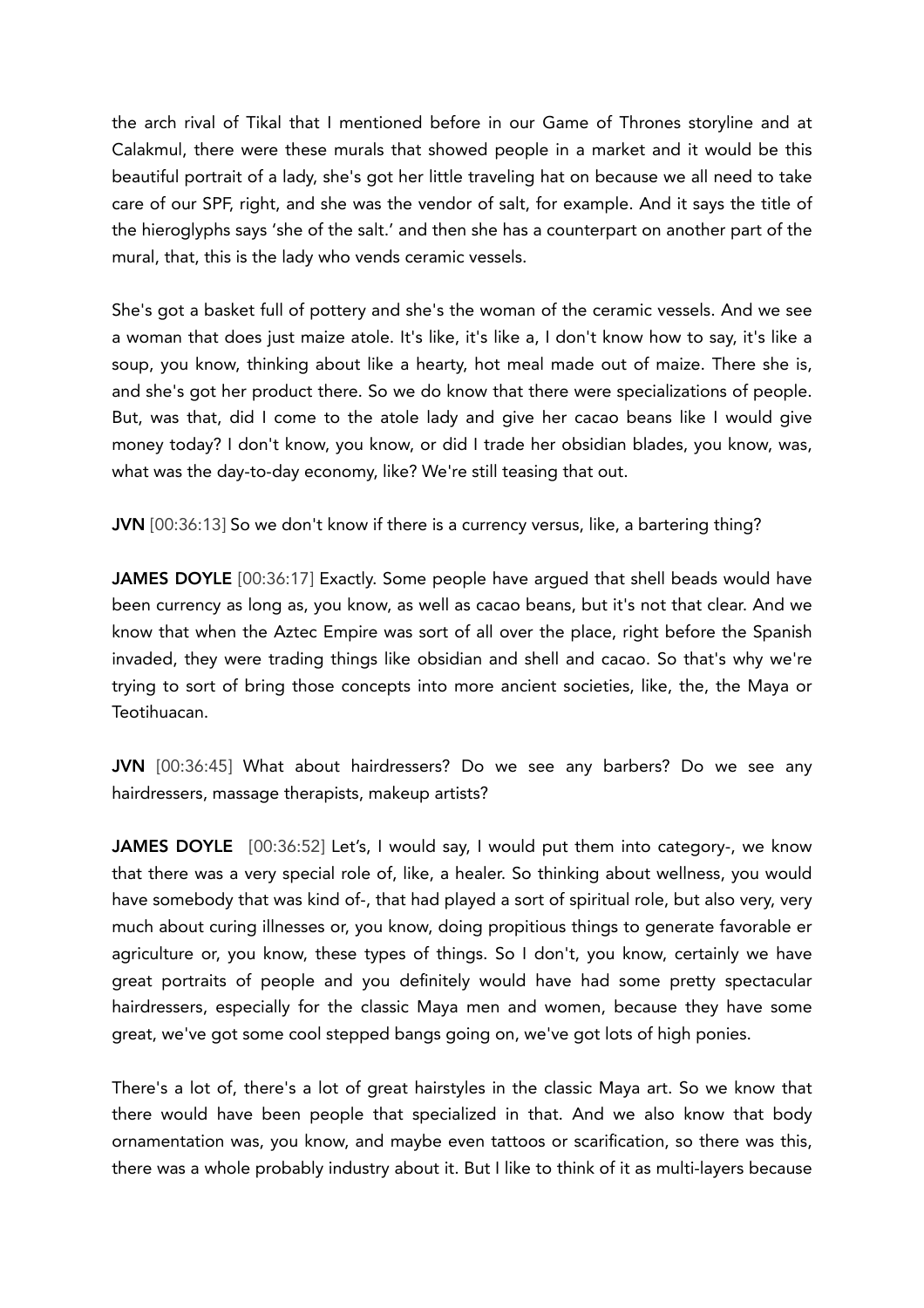these things also had a spiritual dimension, right. So, you, like, for example, oh, and I'll tell you this: one of the fascinating things about Mesoamerica is that when babies were born, often their heads were bound so that it actually pushed the cranium up into a form that was referencing a maize cob. So it's about, you are sort of claiming this connection to a maize deity. And so when you see classic Maya kings and queens, they often have this very sloping forehead and a very high sort of cranium. And that was because they were actually modifying the bones when they were infants.

And so that often, it's nice for headdresses and other, because you can really do very elaborate assemblages up there when you have that corn cob head to work with. But, I don't know it, there's, there, there's a fascinating look at what are the standards of beauty in non-Western cultures that they're, these aren't the things that they're writing about, unfortunately. So we don't have, you know, we don't have this every day kind of saying, "Oh and then the hair, the royal hairdresser came and did that." We have some of that, I feel like in ancient Egypt and other places. But for the Maya, they were really focused on their historical and sort of supernatural events. So we can only just sort of hypothesize about the beauty people that would have swirled around these royal courts.

JVN [00:39:36] So because this is, like, this, like, Mesoamerica is going from, like, 2000 BCE all the way up until like now, but until the Spaniards come in like 1500 I mean this is like, what I heard you saying at the very beginning is that there is ways and there is cycles like there are certain areas kind of rising and falling and is all of that due to just, like, a myriad of things, like, it could have been illness, like, a drought, it could have been a government, you know, or someone passing away, it just could have been any given bunches of things that could have caused that, right?

JAMES DOYLE [00:40:09] Yes. They're, like, for example, we see around 900 AD, the cities like Tikal, and Calakmul that I mentioned, it's clear that something happened. It's a combination of things. It's political factors, it's environmental factors, because we see from the archeology that there was a pretty bad drought throughout the Yucatán Peninsula at that time. It could have been also conflict you know, it's thinking about people and these competing claims, right. And you have, we have evidence of warfare, we have evidence of conquest and burning and, and all of these things.

So we can imagine that just, like, societies we know in other parts of the ancient world, there were these rises and falls. And so around 900 AD, people move away from places like Tikal and Calakmul. And the rulers there, whatever authority they had was no longer working, because they're not, they're not able to build things so they're not marshaling people like they were before. And maybe people are still living around there but it's, I like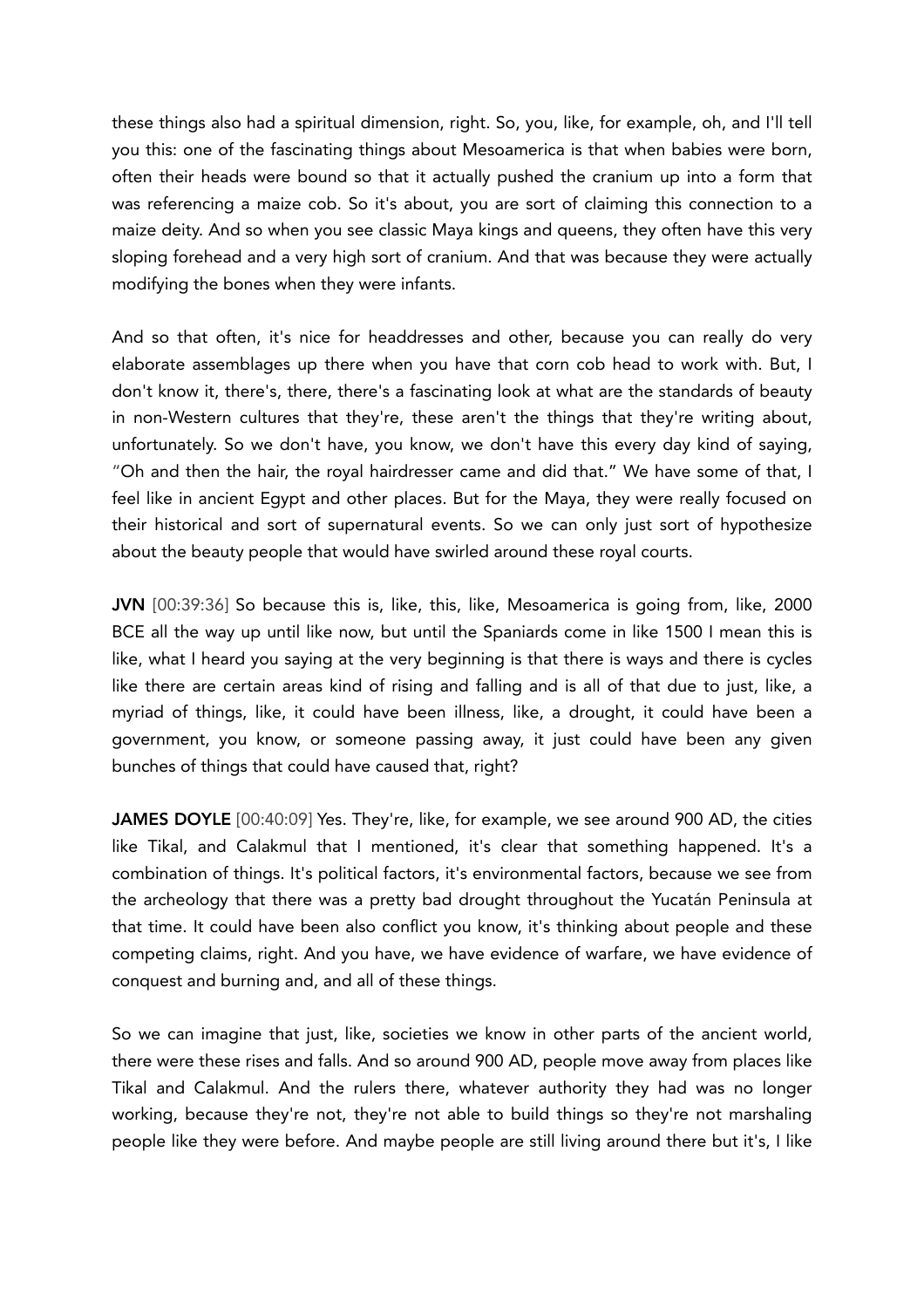to think of it as kind of things sort of dissolve and then recombine in different ways. So, for example, have you ever been to Chichen Itza, for example? It's in-

## JVN [00:44:02] Yes.

JAMES DOYLE [00:44:03] Near, near Tulum, ok, so, that is a Maya city, but it has so many different things going on architecturally because it's a little bit later. So we see people kind of migrating around, and then they come around this, and then they go here, and they go there. So Chichen Itza has kind of a mix of styles from different time periods and that's what we can see is that these different ideas come together. And we do know that in the tropical sort of jungle, really, where they're building these cities in the Maya area, there were problems with overuse of the land, we see erosion in the archeological record that would have made it a problem to have drinking water, for example. So we do know that there were sort of man-made anthropogenic causes for these types of migrations and abandonments of places. So, but, yeah, you're right, there are a lot of different factors.

JVN [00:42:14] So eventually does the Aztec people come in and take over everybody, is that, like, the end of the Game of Thrones story, like, before the Spaniards come?

JAMES DOYLE [00:42:26] Essentially, yes. We have the Aztec Empire really takes off around the 1300s. So it's later than we were talking about with the Maya kingdoms. But there were millions of Maya people living in the same area just in different types of cities, right. And so we know that, for example, the Aztec traders went all the way down into the Maya area in Guatemala. Guatemala actually is, the word for the place of Guatemala, it comes from the Aztec language, as the Aztecs had a name for it. So they would come and get quetzal feathers, cacao, they were trading these things from other areas. But really they had this imperial system which, so here, if I am the Aztec lord, I come into your city, I don't burn it to the ground and kill everybody, I say, "Who's in charge? Ok, you can stay in charge, but you just have to pay us tribute. So it was this type of hegemony that worked for them and they were able to establish these networks of local governors, right."

And so you have, when the Spanish arrive, they were the major players in Mesoamerica, although it was still a very multilingual place, because, like, like I said, the Aztecs didn't really impose a lot of things. They just, so you would have the local languages being spoke even if they were sending cotton or chili peppers or jaguar pelts as tribute to the Aztec emperor, which, of course, the capital is Mexico City, the Aztec capital and the sacred precinct is right under the main plaza of Mexico City. And so there are some really exciting archeology being done because the Spanish just came in and sort of just, you know, they, they dismantled the pyramid and built the cathedral right there, but the earlier layers are still there. So we have some wonderful colleagues in Mexico City doing essentially urban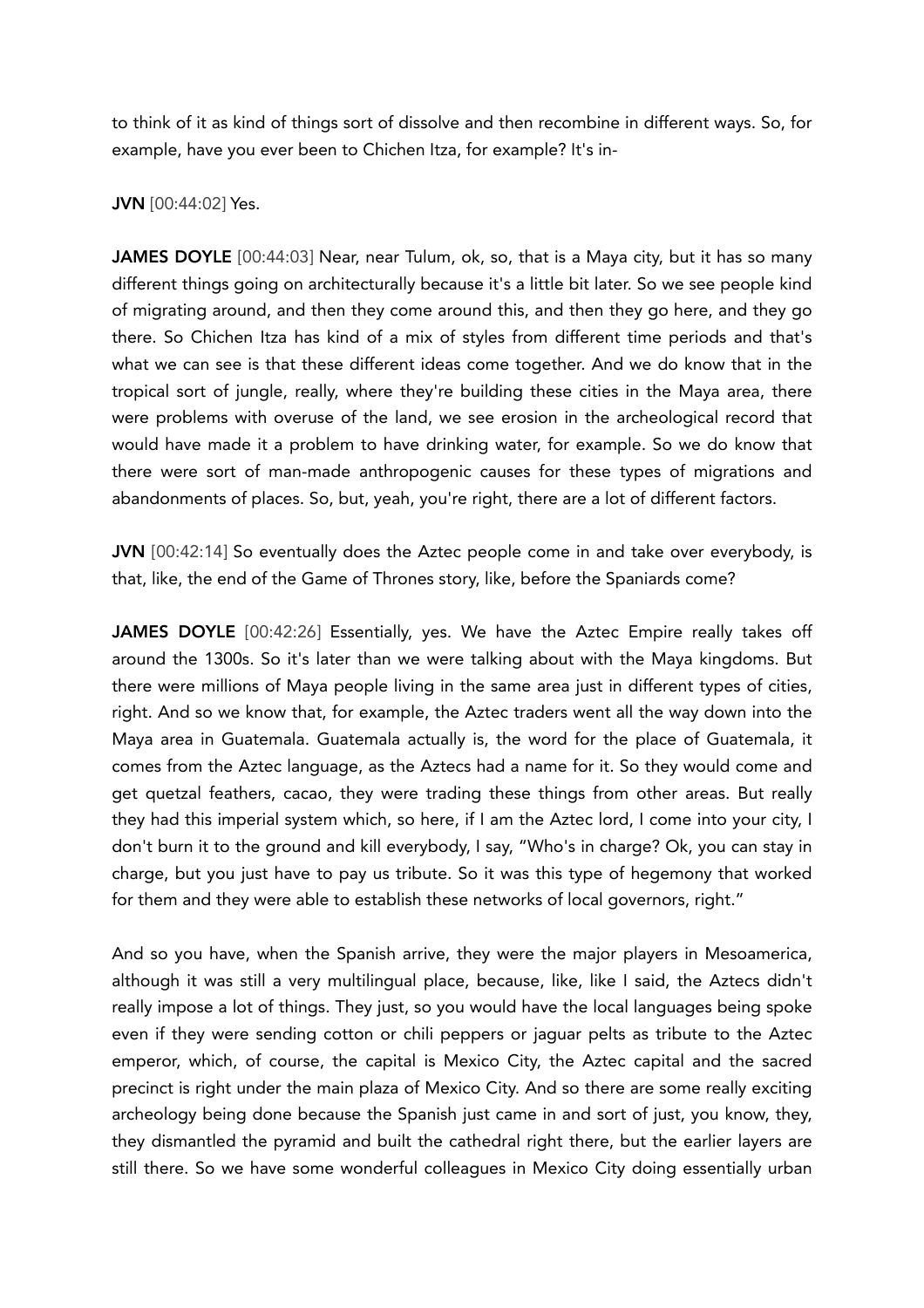archeology, but they are finding these wonderful offerings that are telling us a lot about how the Aztecs conceived of their capital as this mythological place.

JVN [00:44:32] Did people, like, escape south when that happened? Like, were people able to get to South America or something, and then also this is like a two question, so bear with me, but I just read this article about this gigantic city from around the same time, but it was like outside of St. Louis-

## JAMES DOYLE [00:44:47] Cahokia.

JVN [00:44:48] -It was called, yeah, and then and they were just kind of like partying it up and, like, they were, like, the article is just, like, "Can't really tell a lot about it, but, like, we can definitely tell that, like they were eating tons of deer and like getting down." Did anyone ever, like, escape that far up like from Mesoamerica or did people escape down? Like, did, like what happened when it, like, when everyone got sick?

JAMES DOYLE [00:45:10] I mean, I think there-, it's a, that's a whole other hour we could talk about. But I would say this: we, because of what the colonizers were recording, we don't know the extent of how people interacted because those networks were disrupted by disease and by warfare, right. So, but I would say, think about marine shell, like I mentioned before, that was a really important commodity that was traded. So we see people at Cahokia importing marine shell from the Gulf Coast and we see people in the southwest importing marine shell exporting turquoise to the Aztec empire. And, for example, we see scarlet macaws showing up in Utah because of the Ancestral Puebloan people trading with peoples from Mesoamerica.

So we have to imagine that it's, let's say, there's a book out there that I recommend to students sometimes called '1491,' and it's, you, put yourself in just before everything changed, right, before this, the Americas became really the first global nexus because you think about the Caribbean, that was where everything came together in the first instance. So let's think about all, these, these peoples were clearly connected. So when the Spanish arrived, did people migrate north and south and escape, as you put it? Like, yes, probably, but we don't have those stories.

And we do see very powerful societies that resisted colonization to the present. So there were some peoples that were able to, whether because of landscape or, you know, military prowess, were able to resist that and say, "We're not, we're not playing this game, Spanish folks." So we, we see that there was, there were a variety of ways that people, Indigenous peoples adapted and have been very resilient in the face of colonization for centuries. And so, for example, in Mexico, you see today, you know, millions of people still speaking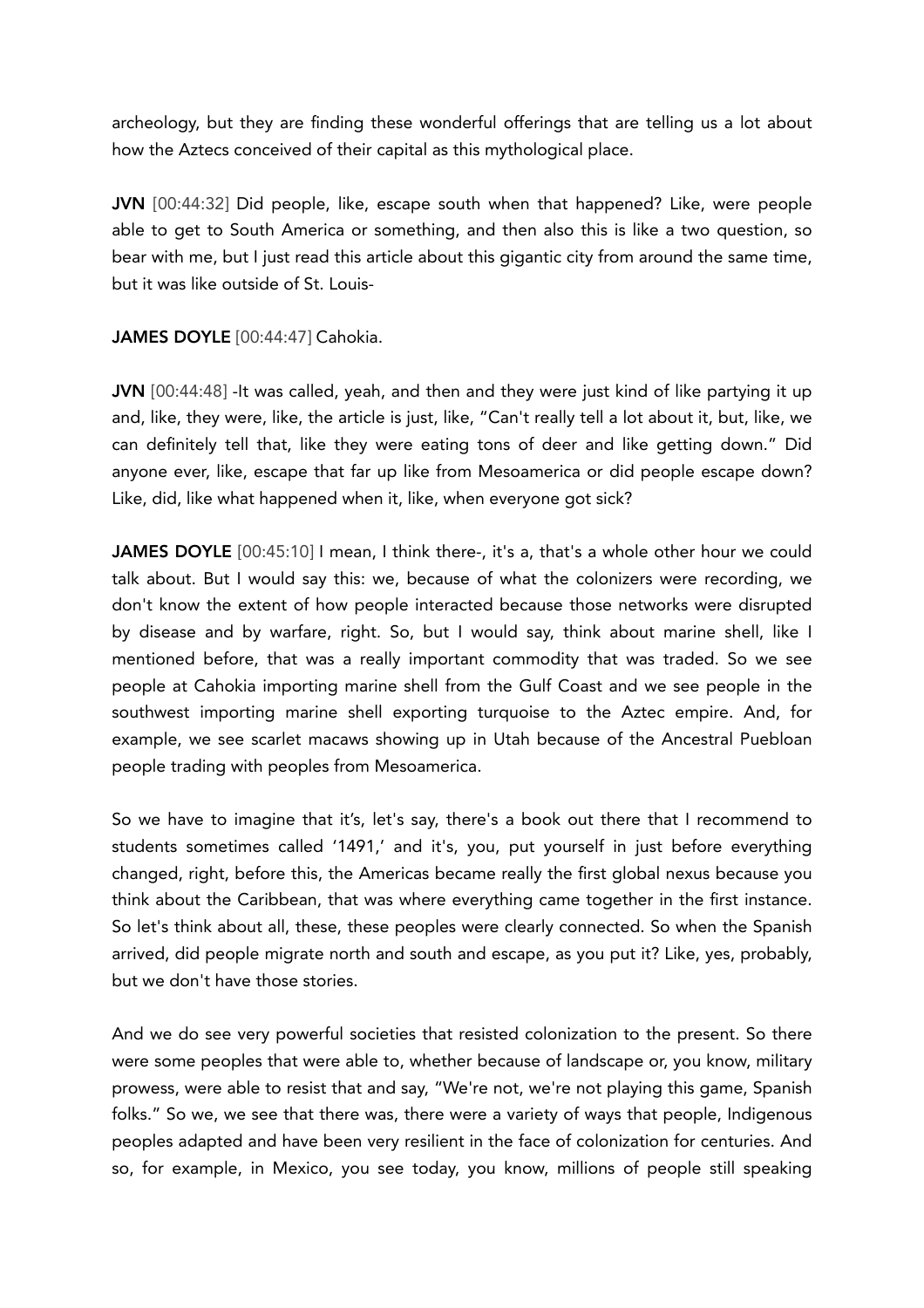Indigenous languages and not Spanish. And, for example, in parts of Central America, we have fully, somewhat autonomous Indigenous communities that are sort of subsumed under the modern nation state system, but are doing their own thing still.

And so you see that there are these popular narratives that everybody was kind of wiped out or, but it's we're seeing that that's just not true. And with more evidence from cuisine and anthropology and linguistics, we see that these Indigenous concepts really shaped how a lot of peoples live today. And so that's, that's another exciting thing about working on the archeology of America, because we see the ancestral traditions living today and we collaborate with our colleagues in these countries so that the descendant peoples can connect with the archeology that's going on because it's, and, and often, for example, in Peru, one of the major Indigenous languages in Peru is Quechua.

And it was the language of the Quechua empire, right. And what we know is that looking at the archeology, you have to know Quechua to understand what's going on in the material record, because there are such foundational different concepts of landscape and relationships with people that only by knowing that Indigenous language and collaborating with Indigenous interlocutors can archeologists really make arguments about what's going on in the deep past. So there's, there's this really great opportunity to work with local communities and, and be informed by these practices that, and these languages and these concepts that can lead us to better understandings of peoples and in the far, far past.

JVN [00:49:20] So I love that you mention that book '1491.' What are some, if people are at this point in the podcast, they're like, "I am so interested, I am so titillated, I'm about to go and roll up in this class somewhere." I mean, especially with the art because I mean, we didn't even get to, get there as specifically as I meant to because I was just, like, so obsessed with everything that was coming in my brain and I like, I'm just now getting to, like, my art questions and I'm like, oh my God, this is a whole other podcast, but where can, which I kind of do want to have you back for another one about, like, what happened when they came. What do, do we just need to have you back to have, like, a whole other thing about, like, art and then what happened when the Spaniards did come. Do you feel like, do you know about all that, you do know about all that stuff.

JAMES DOYLE [00:50:01] Yeah, sure [CROSSTALK]. I'll talk about it all day.

JVN [00:50:04] Yes, it's just our ancient episodes are so fascinating you can never do it in an hour's time because there's just so much to cover. But we do have a little bit more time and we can still do that. But I just want to have this one more question. So, like, with this art, because there's something I mean there is sculpture, there's like, you know, kind of art in caves, there's, like, also hieroglyphics, which in and of itself is kind of, it's art, it's picture.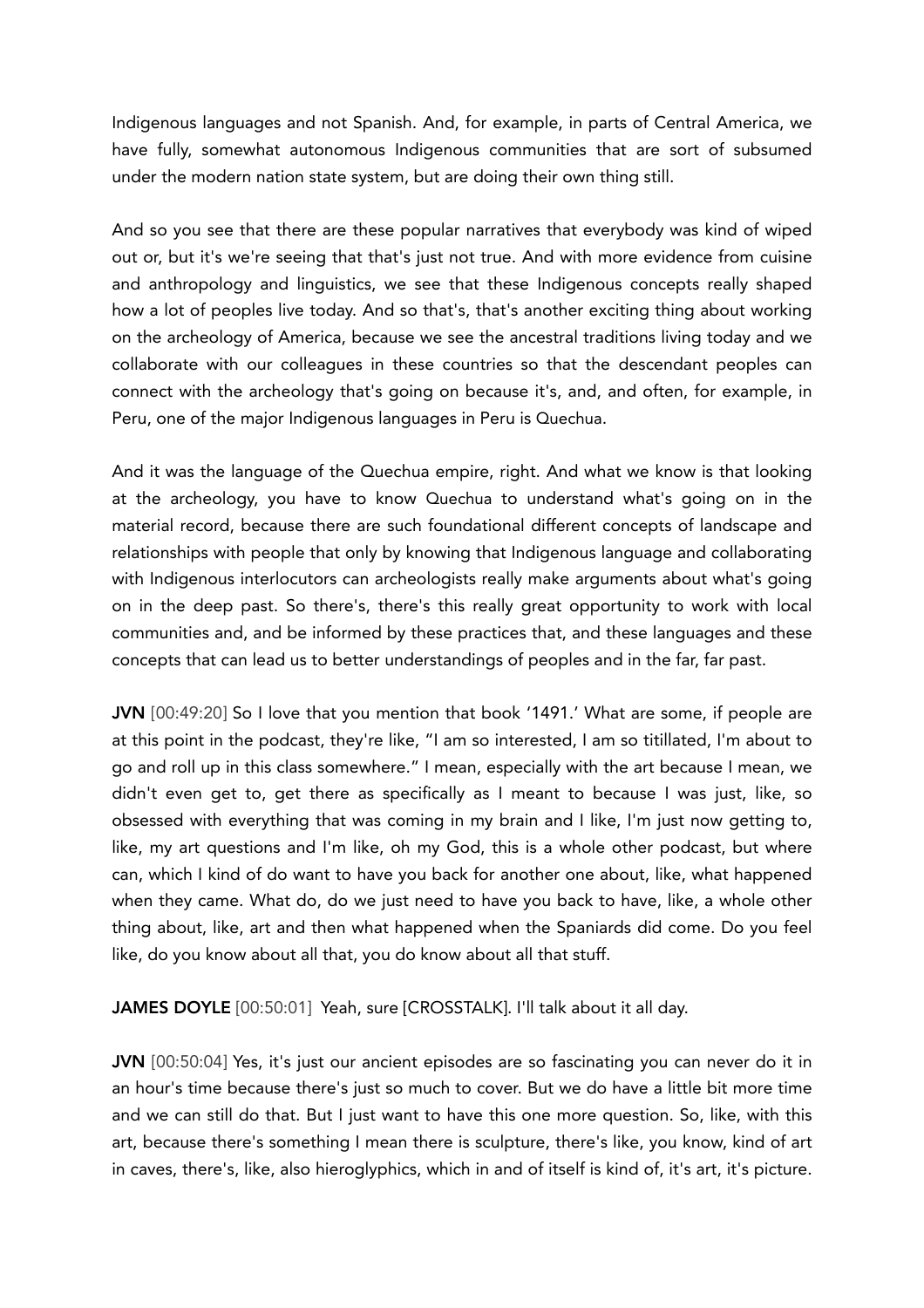Um, but you kind of answered, it's, like, we can't, like, impart, like, our Western understandings of it, but like so but there was artists and was there, like, was there common artists and then also, like, you know, royal artisty people, like, was there different styles, and obviously there was, and there was different eras?

JAMES DOYLE [00:51:49] Yeah. I think, you know, what I love about studying Mesoamerican art, and art of the Americas in general before European colonization is that we see a totally different history of art. And, you know, there aren't these, you can't use terms like 'naturalism' and 'surrealism' and, you know, they don't, it doesn't fit. And what I love about, you know, some people talk about the invention of abstraction and it's like, "No, we've got abstraction in the second millennium BC in the Olmec civilization." What I love about it is that artists are clearly making choices. They're not choosing to faithfully represent, say, a jaguar or a puma. They're stylizing it in a way that's meaningful to them. And that's these, these distinct choices that artists were making in you know, it's not that they didn't know how to naturalistically sculpt a, a jaguar, it's that that wasn't meaningful to them. So how do, how do we get at those other questions? What, why are they making these distinct choices?

So I'll go back to the, the Maya kingdoms again, because that's again where we have the most information. And in that context is the only time we see artists signing their work. So we actually have named artists from classic Maya monuments and painted ceramics. So we know, we know there are a little bit more than a 100 named sculptors. And what's clear is that from certain sites, they worked in an atelier-type structure where there was actually someone in charge. So there's like a head sculptor and you have several other people working on the same monument. So you can, if you see a large standing monument, you can think of it as, there were maybe like four or five different hands. And you, and you wonder, like, was this the guy that was assigned to do faces because he was, like, really good at faces? Or was this the person that did all the glyphs, all the hieroglyphs, because they just were the scribal, you know, artistic license to do the little faces and do the dates.

So they worked together on these monuments and even with the painted pottery, because, for example, drinking cups, like, classic Maya canvases were drinking cups. So you look at these beautiful ceramics and you see that's where the painters are going to town with different supernatural narratives or portraits of rulers or just texts. So you think about, they, and then they signed their work and it's about the, the, it's not necessarily, like, just their name and, there's a little bit of a title that refers to knowledge. It's about these are the keepers of knowledge and these are the recorders of knowledge and history. So, back to your question: were there artists? Absolutely. But did they have, again, like multiple roles in their communities? Maybe they were artists and healers, maybe they were artists and stone carvers, you know, they worked on more architectural features. So we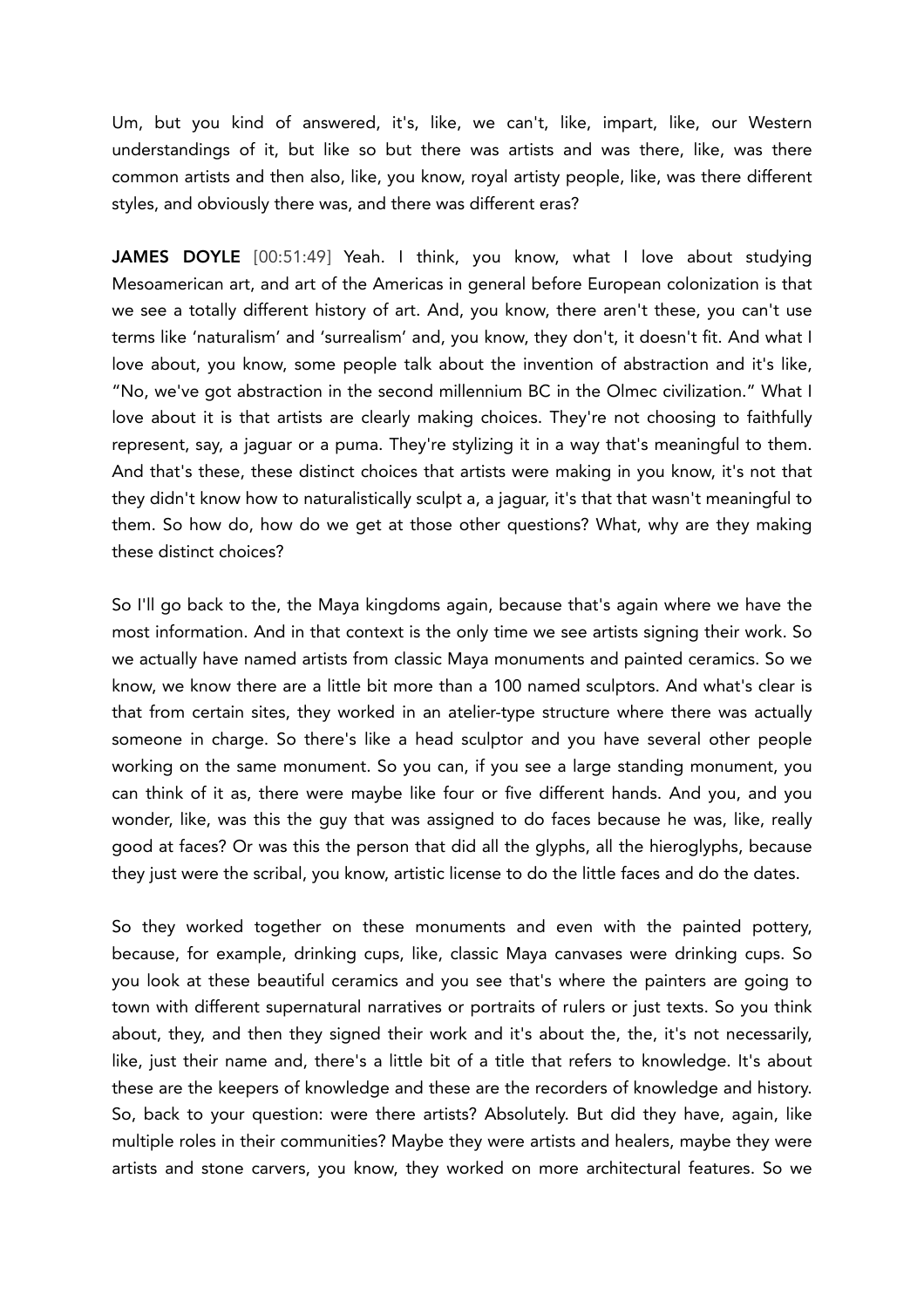don't know if there were sort of, like, Renaissance-type artists and patrons. But we do know that they were clearly very important to these royal courts and they were valued for their talent. And some in some contexts they were actually able to to claim that by signing the work.

JVN [00:54:13] So, ah, I mean I have learned so much, James, I, usually what I would do at this point in the podcast is I would give you like a Yogi recess to, like, tell us, like, something that you would just be remiss, like, to not mention over the last hour and 10 or so minutes. But I think you accidentally just got yourself booked on, like, a second episode of Getting Curious because there's just so much more we have to go through. And I think at that time I will offer you a Yogi recess, *unless* there's something really genius that people should be reading about or doing before you come back to really, like, get their Mesomerican knowledge on before you come back?

JAMES DOYLE [00:54:54] Yeah, I would just say that there are a lot of great popular texts about the history of places like Mexico and the Maya kingdoms, so, you know, your, your listeners should be excited to go out and read that. And I think in a post-COVID reality, I would say get yourself to Mexico City, go to the National Museum, go to Teotihuacan, go to Guatemala and see Tikal and these places because there's a sense of awe that's difficult to convey in conversation or just images. It's when you're standing on top of one of the pyramids at Teotihuacan you just feel that this is such an important place and there are such rich stories waiting to be uncovered that, that's the, that's the exciting thing about working in archeology, right. And thinking about what, what more can we learn about the human experience from these different places and different peoples at different times, so it's, it's, there's a lot to talk about.

JVN [00:55:59] James Doyle, we're having you back because I need to hear more about, like, literal archeology, like, more of what, like, actually happens. And I need to hear all about the art and the eras and the phases of the Mesoamerican art. James Doyle, thank you so much for your time and coming on Getting Curious. We just love you. Thank you so much.

JAMES DOYLE [00:56:14] Thank you for having me. It's great to meet you. And I look forward to our round two.

JVN [00:56:18] Yes! You've been listening to Getting Curious with me, Jonathan Van Ness. My guest this week was James Doyle, a curator at the Metropolitan Museum of Art.

You'll find links to his work in the episode description of whatever you're listening to the show on.